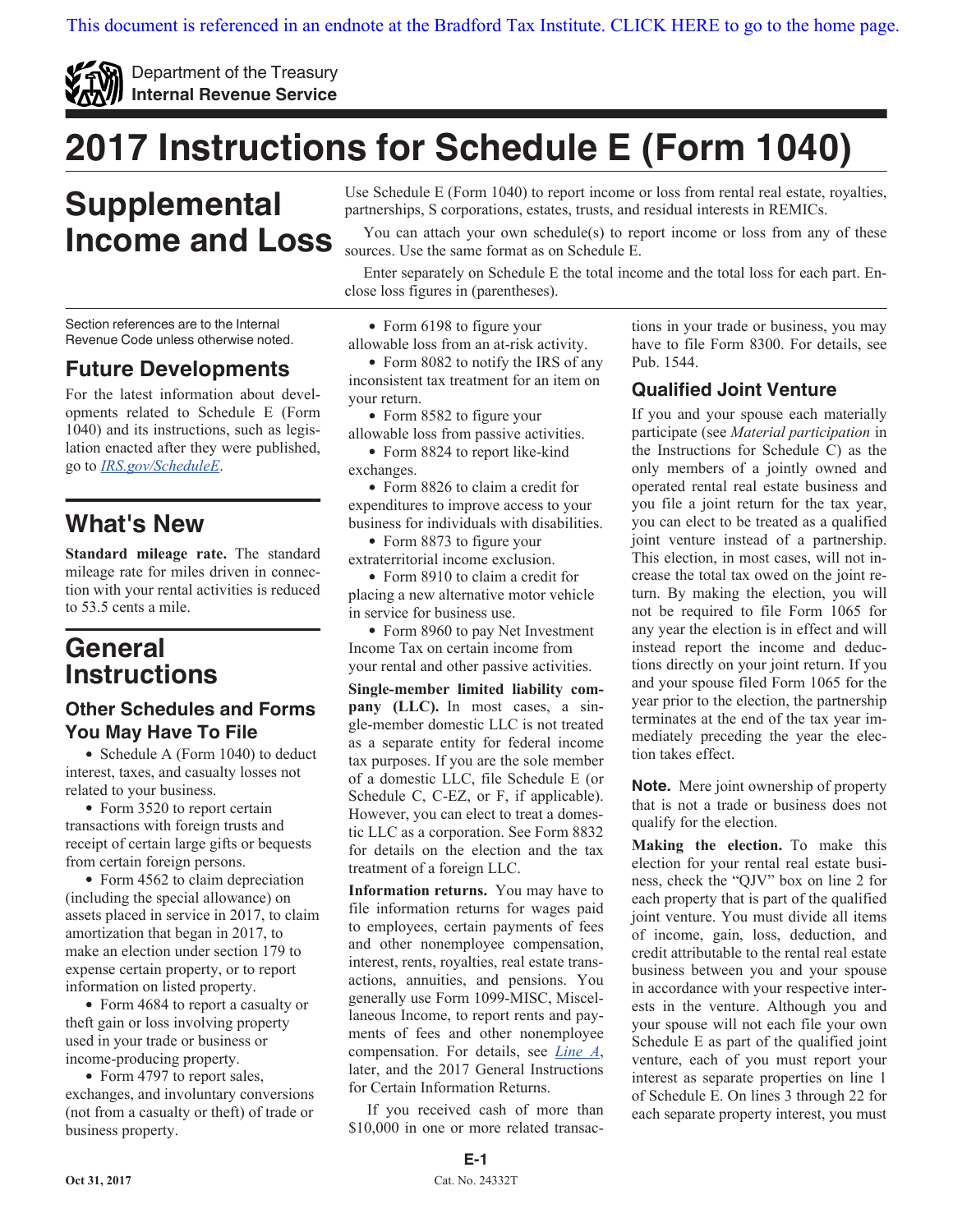<span id="page-1-0"></span>enter your share of the applicable income, deduction, or loss.

If you have more than three rental real estate or royalty properties, complete and attach as many Schedules E as you need to list them. But fill in lines 23a through 26 on only one Schedule E. The figures on lines 23a through 26 on that Schedule E should be the combined totals for all properties reported on your Schedules E.

Once made, the election can be revoked only with the permission of the IRS. However, the election technically remains in effect only for as long as the spouses filing as a qualified joint venture continue to meet the requirements to be treated as a qualified joint venture. If the spouses fail to meet the qualified joint venture requirements for a year, a new election will be necessary for any future year in which the spouses meet the requirements to be treated as a qualified joint venture.

Rental real estate income generally is not included in net earnings from self-employment subject to self-employment tax and generally is subject to passive loss limitation rules. Electing qualified joint venture status does not alter the application of the self-employment tax or the passive loss limitation rules.

For more information on qualified joint ventures, go to IRS.gov and enter "qualified joint venture" in the search box.

#### **Reportable Transaction Disclosure Statement**

Use Form 8886 to disclose information for each reportable transaction in which you participated. Form 8886 must be filed for each tax year that your federal income tax liability is affected by your participation in the transaction. You may have to pay a penalty if you are required to file Form 8886 but do not do so. You may also have to pay interest and penalties on any reportable transaction understatements. The following are reportable transactions.

Any listed transaction that is the same as or substantially similar to tax avoidance transactions identified by the IRS.

Any transaction offered to you or a related party under conditions of confidentiality for which you paid an advisor a fee of at least \$50,000.

Certain transactions for which you or a related party have contractual protection against disallowance of the tax benefits.

• Certain transactions resulting in a loss of at least \$2 million in any single tax year or \$4 million in any combination of tax years (at least \$50,000 for a single tax year if the loss arose from a foreign currency transaction defined in section  $988(c)(1)$ , whether or not the loss flows through from an S corporation or partnership).

• Certain transactions of interest entered into after November 1, 2006, that are the same or substantially similar to transactions that the IRS has identified by notice, regulation, or other form of published guidance as transactions of interest.

See the Instructions for Form 8886 for more details.

#### **Limitation on Losses**

If you report a loss from rental real estate or royalties in Part I or you report a loss from a partnership or S corporation in Part II, your loss may be reduced or not allowed this year. You must apply the following rules to your loss.

• Basis rules apply to losses from a partnership or S corporation. See *[Basis](#page-7-0) [rules for partnerships](#page-7-0)* and *[Basis rules](#page-7-0)  [for S corporations](#page-7-0)*, later, in Part II.

• Excess farm loss rules apply to losses from a partnership or S corporation. See *[Excess farm loss rules](#page-7-0)*, later, in Part II.

At-risk rules apply to losses from rental real estate or royalties. They also apply to losses from a partnership or S corporation. See *At-Risk Rules*, later, in the General Instructions. If the loss is from a partnership or S corporation, also see *[At-risk rules](#page-7-0)*, later, in Part II.

• Passive activity loss rules apply to losses from rental real estate. They also apply to losses from a partnership or S corporation. See *[Passive Activity Loss](#page-2-0) [Rules](#page-2-0)*, later, in the General Instructions. If the loss is from a partnership or S corporation, also see *[Passive activity](#page-8-0) [loss rules](#page-8-0)*, later, in Part II.

#### **At-Risk Rules**

In most cases, you must complete Form 6198 to figure your allowable loss if you have:

A loss from an activity carried on as a trade or business or for the production of income, and

• Amounts in the activity for which you are not at risk.

The at-risk rules in most cases limit the amount of loss (including loss on the disposition of assets) you can claim to the amount you could actually lose in the activity. However, the at-risk rules do not apply to losses from an activity of holding real property placed in service before 1987. They also do not apply to losses from your interest acquired before 1987 in a pass-through entity engaged in such activity. The activity of holding mineral property does not qualify for this exception.

In most cases, you are not at risk for amounts such as the following.

Nonrecourse loans used to finance the activity, to acquire property used in the activity, or to acquire your interest in the activity that are not secured by your own property (other than property used in the activity). However, there is an exception for certain nonrecourse financing borrowed by you in connection with the activity of holding real property (other than mineral property). See *Qualified nonrecourse financing*, later.

Cash, property, or borrowed amounts used in the activity (or contributed to the activity, or used to acquire your interest in the activity) that are protected against loss by a guarantee, stop-loss agreement, or other similar arrangement (excluding casualty insurance and insurance against tort liability).

Amounts borrowed for use in the activity from a person who has an interest in the activity (other than as a creditor) or who is related under section  $465(b)(3)(C)$  to a person (other than you) having such an interest.

**Qualified nonrecourse financing.**  Qualified nonrecourse financing is treated as an amount at risk if it is secured by real property used in an activity of holding real property subject to the at-risk rules. Qualified nonrecourse financing is financing for which no one is personally liable for repayment and is:

Borrowed by you in connection with the activity of holding real property (other than mineral property),

Not convertible from a debt obligation to an ownership interest, and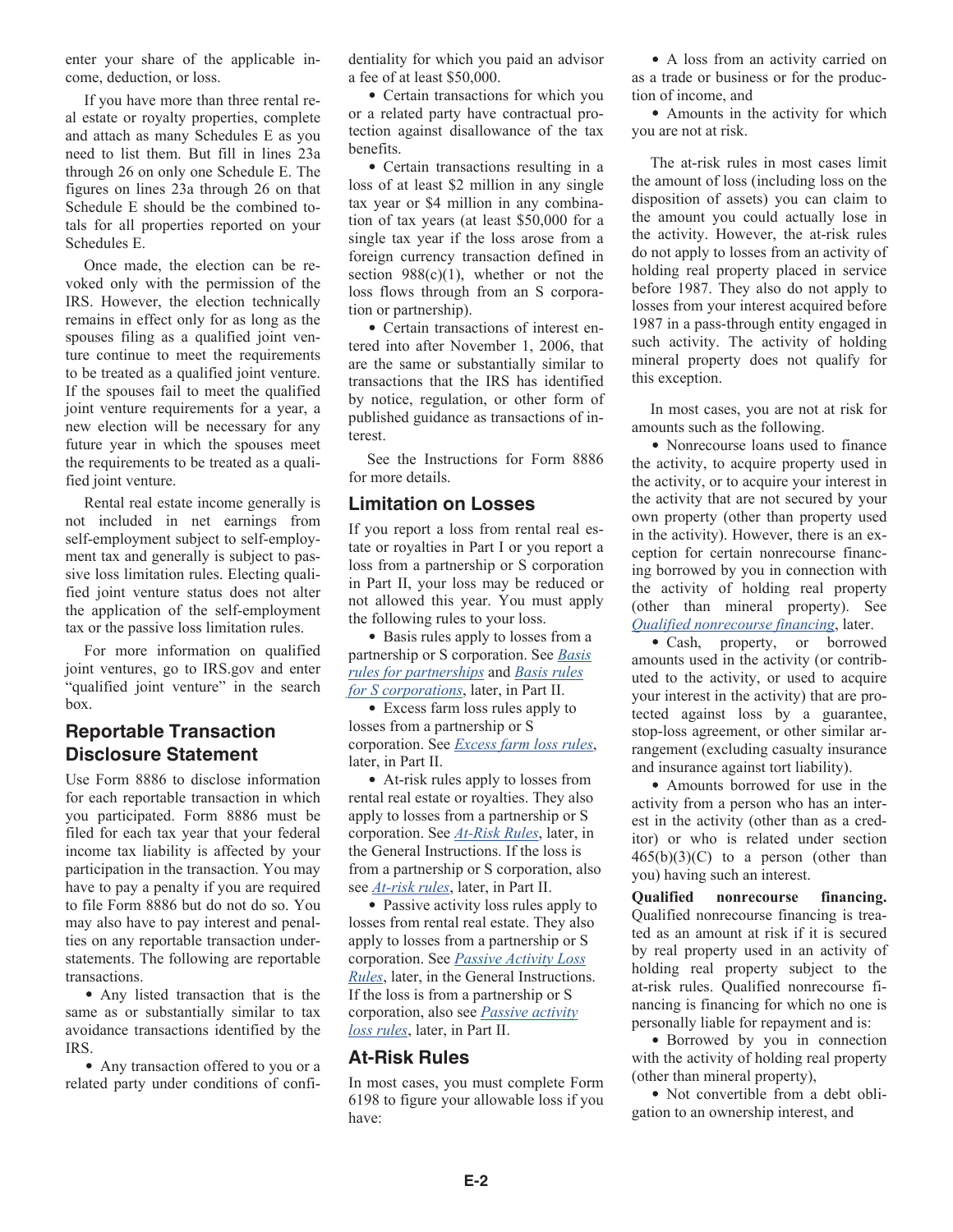<span id="page-2-0"></span>Loaned or guaranteed by any federal, state, or local government, or borrowed by you from a qualified person.

**Qualified person.** A qualified person is a person who actively and regularly engages in the business of lending money, such as a bank or savings and loan association. A qualified person cannot be:

• Related to you (unless the nonrecourse financing obtained is commercially reasonable and on substantially the same terms as loans involving unrelated persons),

• The seller of the property (or a person related to the seller), or

• A person who receives a fee due to your investment in real property (or a person related to that person).

For more details about the at-risk rules, see the Instructions for Form 6198 and Pub. 925.

#### **Passive Activity Loss Rules**

The passive activity loss rules may limit the amount of losses you can deduct. These rules apply to losses in Parts I, II, and III, and line 40 of Schedule E.

Losses from passive activities may be subject first to the at-risk rules. Losses deductible under the at-risk rules are then subject to the passive activity loss rules.

You can deduct losses from passive activities in most cases only to the extent of income from passive activities. An *Exception for Certain Rental Real Estate Activities* (explained later) may apply.

#### **Passive Activity**

A passive activity is any business activity in which you did not materially participate and any rental activity, except as explained later. If you are a limited partner, in most cases, you are not treated as having materially participated in the partnership's activities for the year.

The rental of real or personal property is a rental activity under the passive activity loss rules in most cases, but exceptions apply. If your rental of property is not treated as a rental activity, you must determine whether it is a trade or business activity, and if so, whether you materially participated in the activity for the tax year.

See the Instructions for Form 8582 to determine whether you materially participated in the activity and for the definition of "rental activity."

See Pub. 925 for special rules that apply to rentals of:

• Substantially nondepreciable property,

• Property incidental to development activities, and

• Property related to activities in which you materially participate.

#### **Activities That Are Not Passive Activities**

**Activities of real estate professionals.**  If you were a real estate professional for 2017, any rental real estate activity in which you materially participated is not a passive activity. You were a real estate professional for the year only if you met both of the following conditions.

• More than half of the personal services you performed in trades or businesses during the year were performed in real property trades or businesses in which you materially participated.

You performed more than 750 hours of services during the year in real property trades or businesses in which you materially participated.

If you are married filing jointly, either you or your spouse must meet both of the above conditions without taking into account services performed by the other spouse.

A real property trade or business is any real property development, redevelopment, construction, reconstruction, acquisition, conversion, rental, operation, management, leasing, or brokerage trade or business. Services you performed as an employee are not treated as performed in a real property trade or business unless you owned more than 5% of the stock (or more than 5% of the capital or profits interest) in the employer.

If you qualify as a real estate professional, rental real estate activities in which you materially participated are not passive activities. For purposes of determining whether you materially participated in your rental real estate activities, each interest in rental real estate is a separate activity unless you elect to treat all your interests in rental real estate as one activity. To make this election, attach a statement to your original tax return that declares you are a qualifying taxpayer for the year and you are making the election under section  $469(c)(7)$ (A). The election applies for the year made and all later years in which you are a real estate professional. You can revoke the election only if your facts and circumstances materially change.

*If you did not make this election on your timely filed return,*  **TIP** *you may be eligible to make a late election to treat all your interest in rental real estate as one activity. See Rev. Proc. 2011-34, 2011-24 I.R.B. 875, available at [IRS.gov/irb/2011-24\\_IRB/](https://www.irs.gov/irb/2011-24_IRB/ar07.html) [ar07.html](https://www.irs.gov/irb/2011-24_IRB/ar07.html).*

If you were a real estate professional for 2017, complete Schedule E, line 43.

**Other activities.** The rental of a dwelling unit that you used as a home is not subject to the passive loss limitation rules. See *[Line 2](#page-4-0)*, later, to see if you used the dwelling unit as a home.

A working interest in an oil or gas well you held directly or through an entity that did not limit your liability is not a passive activity even if you did not materially participate.

Royalty income not derived in the ordinary course of a trade or business reported on Schedule E in most cases is not considered income from a passive activity.

For more details on passive activities, see the Instructions for Form 8582 and Pub. 925.

#### **Exception for Certain Rental Real Estate Activities**

If you meet all of the following conditions, your rental real estate losses are not limited by the passive activity loss rules, and you do not need to complete Form 8582. If you do not meet all of these conditions, see the Instructions for Form 8582 to find out if you must complete and attach Form 8582 to figure any losses allowed.

1. Rental real estate activities are your only passive activities.

2. You do not have any prior year unallowed losses from any passive activities.

3. All of the following apply if you have an overall net loss from these activities: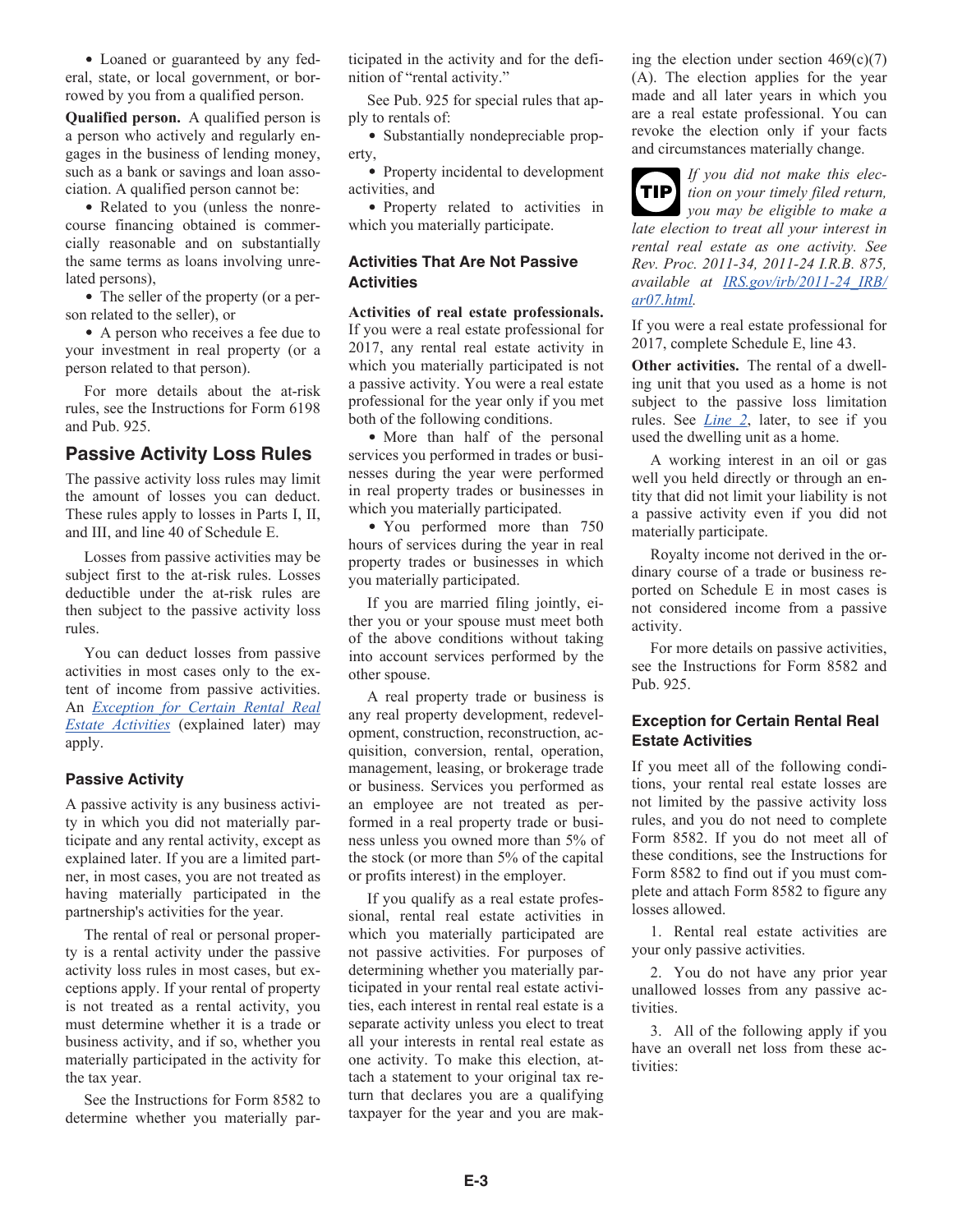<span id="page-3-0"></span>a. You actively participated (defined later) in all of the rental real estate activities;

b. If married filing separately, you lived apart from your spouse all year;

c. Your overall net loss from these activities is \$25,000 or less (\$12,500 or less if married filing separately);

d. You have no current or prior year unallowed credits from passive activities;

e. Your modified adjusted gross income (defined later) is \$100,000 or less (\$50,000 or less if married filing separately); and

f. You do not hold any interest in a rental real estate activity as a limited partner or as a beneficiary of an estate or a trust.

**Active participation.** You can meet the active participation requirement without regular, continuous, and substantial involvement in real estate activities. But you must have participated in making management decisions or arranging for others to provide services (such as repairs) in a significant and *bona fide*  sense. Such management decisions include:

- Approving new tenants,
- Deciding on rental terms,

Approving capital or repair expenditures, and

• Other similar decisions.

You are not considered to actively participate if, at any time during the tax year, your interest (including your spouse's interest) in the activity was less than 10% by value of all interests in the activity. If you are a limited partner, you are also not treated as actively participating in a partnership's rental real estate activities.

**Modified adjusted gross income.** This is your adjusted gross income from Form 1040, line 38, or Form 1040NR, line 37, without taking into account:

• Any allowable passive activity loss,

Rental real estate losses allowed for real estate professionals (see *[Activi](#page-2-0)[ties of real estate professionals](#page-2-0)*, earlier),

Taxable social security or tier 1 railroad retirement benefits,

• Deductible contributions to a traditional IRA or certain other qualified retirement plans under section 219,

• The student loan interest deduction,

• The tuition and fees deduction,\*

• The domestic production activities deduction,

• The deduction for one-half of self-employment tax,

• The exclusion from income of interest from series EE and I U.S. savings bonds used to pay higher education expenses, and

Any excluded amounts under an employer's adoption assistance program. \* If applicable.

#### **Recordkeeping**

You must keep records to support items reported on Schedule E in case the IRS has questions about them. If the IRS examines your tax return, you may be asked to explain the items reported. Good records will help you explain any item and arrive at the correct tax with a minimum of effort. If you do not have records, you may have to spend time getting statements and receipts from various sources. If you cannot produce the correct documents, you may have to pay additional tax and be subject to penalties.

### **Specific Instructions**

**Filers of Form 1041.** If you are a fiduciary filing Schedule E with Form 1041, enter the estate's or trust's employer identification number (EIN) in the space for "Your social security number."

### **Part I**

*Before you begin, see* [Line 3](#page-4-0) *and* [Line 4](#page-5-0)*, later, to determine caution if you should report your rental real estate and royalty income on Schedule C, Schedule C-EZ, or Form 4835, instead of Schedule E.*

### **Line A**

If you made any payments in 2017 that would require you to file any Forms 1099, check the "Yes" box. Otherwise, check the "No" box. See the 2017 General Instructions for Certain Information Returns if you are unsure whether you

were required to file any Forms 1099. Also see the separate instructions for each Form 1099.



*Generally, you must file Form 1099-MISC if you paid at least \$600 in rents, services, prizes,* 

*medical and health care payments, and other income payments. The* Guide to Information Returns *in the 2017 General Instructions for Certain Information Returns has more information, including the due dates for the various information returns. You can find more information at [IRS.gov/Form1099.](https://www.irs.gov/form1099)*

### **Income or Loss From Rental Real Estate and Royalties**

Use Part I to report the following.

• Income and expenses from rental real estate (including personal property leased with real estate).

Royalty income and expenses.

For an estate or trust **only**, farm rental income and expenses based on crops or livestock produced by the tenant. Estates and trusts **do not** use Form 4835 or Schedule F (Form 1040) for this purpose.

If you own a part interest in a rental real estate property, report only your part of the income and expenses on Schedule E.

Complete lines 1a, 1b, and 2 for each rental real estate property. For royalty property, enter code "6" on line 1b and leave lines 1a and 2 blank for that property.

If you have more than three rental real estate or royalty properties, complete and attach as many Schedules E as you need to list them. But answer lines A and B and fill in lines 23a through 26 on only one Schedule E. The figures on lines 23a through 26 on that Schedule E should be the combined totals for all properties reported on your Schedules E. If you are also using page 2 of Schedule E, use the same Schedule E on which you entered the combined totals for Part I.

**Personal property.** Do not use Schedule E to report income and expenses from the rental of personal property, such as equipment or vehicles. Instead, use Schedule C or C-EZ if you are in the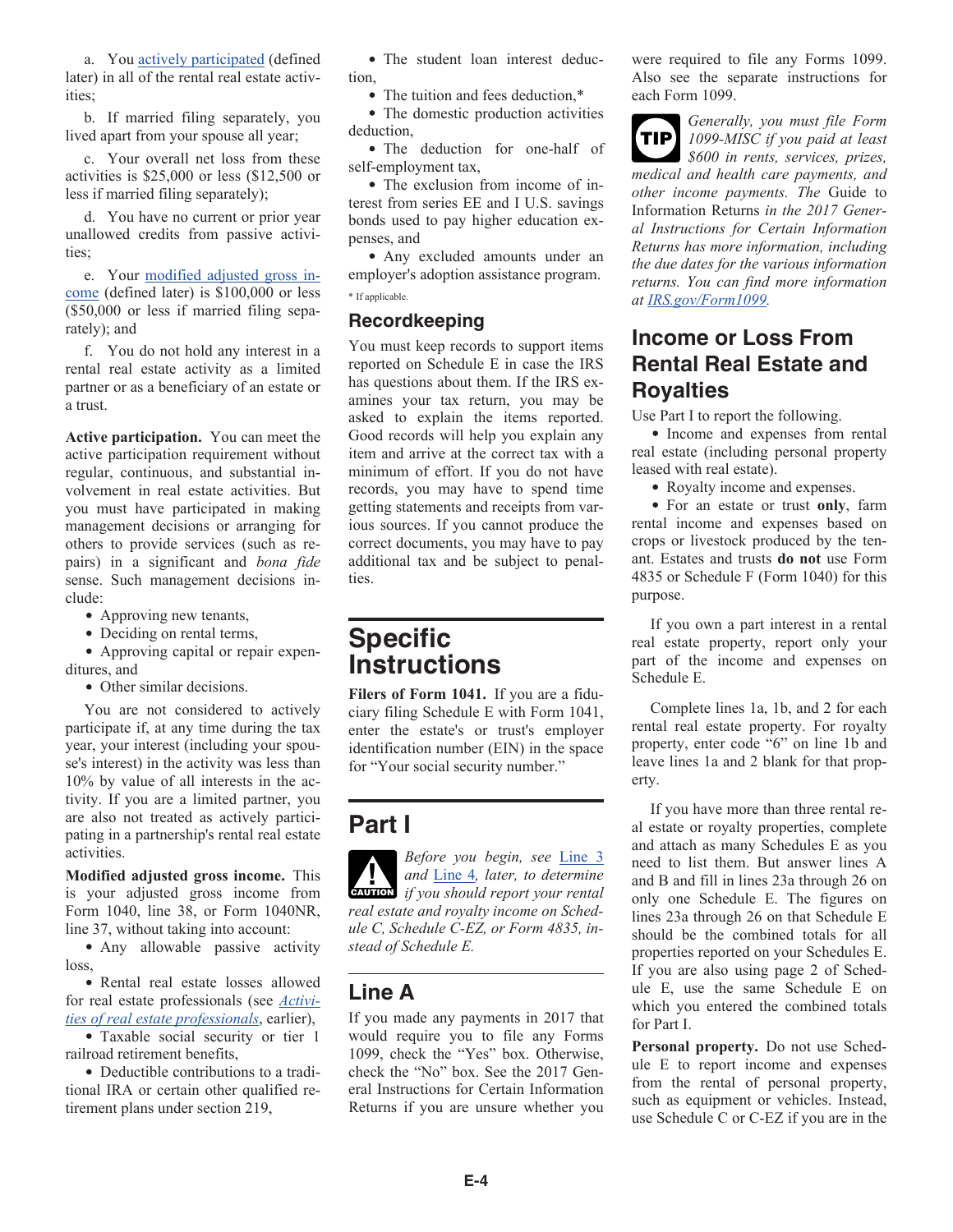<span id="page-4-0"></span>business of renting personal property. You are in the business of renting personal property if the primary purpose for renting the property is income or profit and you are involved in the rental activity with continuity and regularity.

If your rental of personal property is not a business, see the instructions for Form 1040, lines 21 and 36, to find out how to report the income and expenses.

**Extraterritorial income exclusion.**  Except as otherwise provided in the Internal Revenue Code, gross income includes all income from whatever source derived. Gross income, however, does not include extraterritorial income that is qualifying foreign trade income under certain circumstances. Use Form 8873 to figure the extraterritorial income exclusion. Report it on Schedule E as explained in the Instructions for Form 8873.

**Chapter 11 bankruptcy cases.** If you were a debtor in a chapter 11 bankruptcy case, see *Chapter 11 Bankruptcy Cases*  under *Income* in the Instructions for Form 1040.

#### **Line 1a**

For rental real estate property only, show the street address, city or town, state, and ZIP code. If the property is located in a foreign country, enter the city, province or state, country, and postal code.

#### **Line 1b**

Enter one of the codes listed under "Type of Property" in Part I of the form.

Land rental. Enter code "5" for rental of land. For details about the tax treatment of income from this type of rental property, see *Rental of Nondepreciable Property* in Pub. 925.

**Self-rental.** Enter code "7" for self-rental if you rent property to a trade or business in which you materially participated. See *Rental of Property to a Nonpassive Activity* in Pub. 925 for details about the tax treatment of income from this type of rental property.

**Other.** Enter code "8" if the property is not one of the other types listed on the form. Attach a statement to your return describing the property.

#### **Line 2**

If you rented out a dwelling unit that you also used for personal purposes during the year, you may not be able to deduct all the expenses for the rental part. "Dwelling unit" (unit) means a house, apartment, condominium, mobile home, boat, or similar property.

For each property listed on line 1a, report the number of days in the year each property was rented at fair rental value and the number of days of personal use.

A day of personal use is any day, or part of a day, that the unit was used by:

• You for personal purposes,

Any other person for personal purposes, if that person owns part of the unit (unless rented to that person under a "shared equity" financing agreement),

Anyone in your family (or in the family of someone else who owns part of the unit), unless the unit is rented at a fair rental price to that person as his or her main home,

Anyone who pays less than a fair rental price for the unit, or

Anyone under an agreement that lets you use some other unit.

Do not count as personal use:

Any day you spent working substantially full time repairing and maintaining the unit, even if family members used it for recreational purposes on that day, or

Any days you used the unit as your main home before or after renting it or offering it for rent, if you rented or tried to rent it for at least 12 consecutive months (or for a period of less than 12 consecutive months at the end of which you sold or exchanged it).

Whether or not you can deduct expenses for the unit depends on whether or not you used the unit as a home in 2017. You used the unit as a home if your personal use of the unit was more than the greater of:

• 14 days, or

• 10% of the total days it was rented to others at a fair rental price.

If you did not use the unit as a home, you can deduct all your expenses for the rental part, subject to the [at-risk rules](#page-1-0) and the [passive activity loss rules](#page-2-0) explained earlier.

If you did use the unit as a home and rented the unit out for fewer than 15 days in 2017, do not report the rental income and do not deduct any rental expenses. If you itemize deductions on Schedule A, you can deduct allowable interest, taxes, and casualty losses.

If you did use the unit as a home and rented the unit out for 15 or more days in 2017, you may not be able to deduct all your rental expenses. You can deduct all the following expenses for the rental part on Schedule E.

- Mortgage interest.
- Real estate taxes.
- Casualty losses.

Other rental expenses not related to your use of the unit as a home, such as advertising expenses and rental agents' fees.

If any income is left after deducting these expenses, you can deduct other expenses, including depreciation, up to the amount of remaining income. You can carry over to 2018 the amounts you cannot deduct.

*Regardless of whether you used the unit as a home, expenses related to days of personal use do not qualify as rental expenses. You must allocate your expenses based on the number of days of personal use to total use of the property. For example, you used your property for personal use for 7 days and rented it for 63 days. In most cases, 10% (7÷70) of your expenses are not rental expenses and cannot be deducted on Schedule E.*

See Pub. 527 for details.

**QJV.** Check the box for "QJV" if you owned the property as a member of a qualified joint venture reporting income not subject to self-employment tax. See *[Qualified Joint Venture](#page-0-0)*, earlier.

#### **Line 3**

If you received rental income from real estate (including personal property leased with real estate), report the income on line 3. Use a separate column (A, B, or C) for each rental property. Include income received for renting a room or other space.

If you received services or property instead of money as rent, report the fair market value of the services or property as rental income on line 3.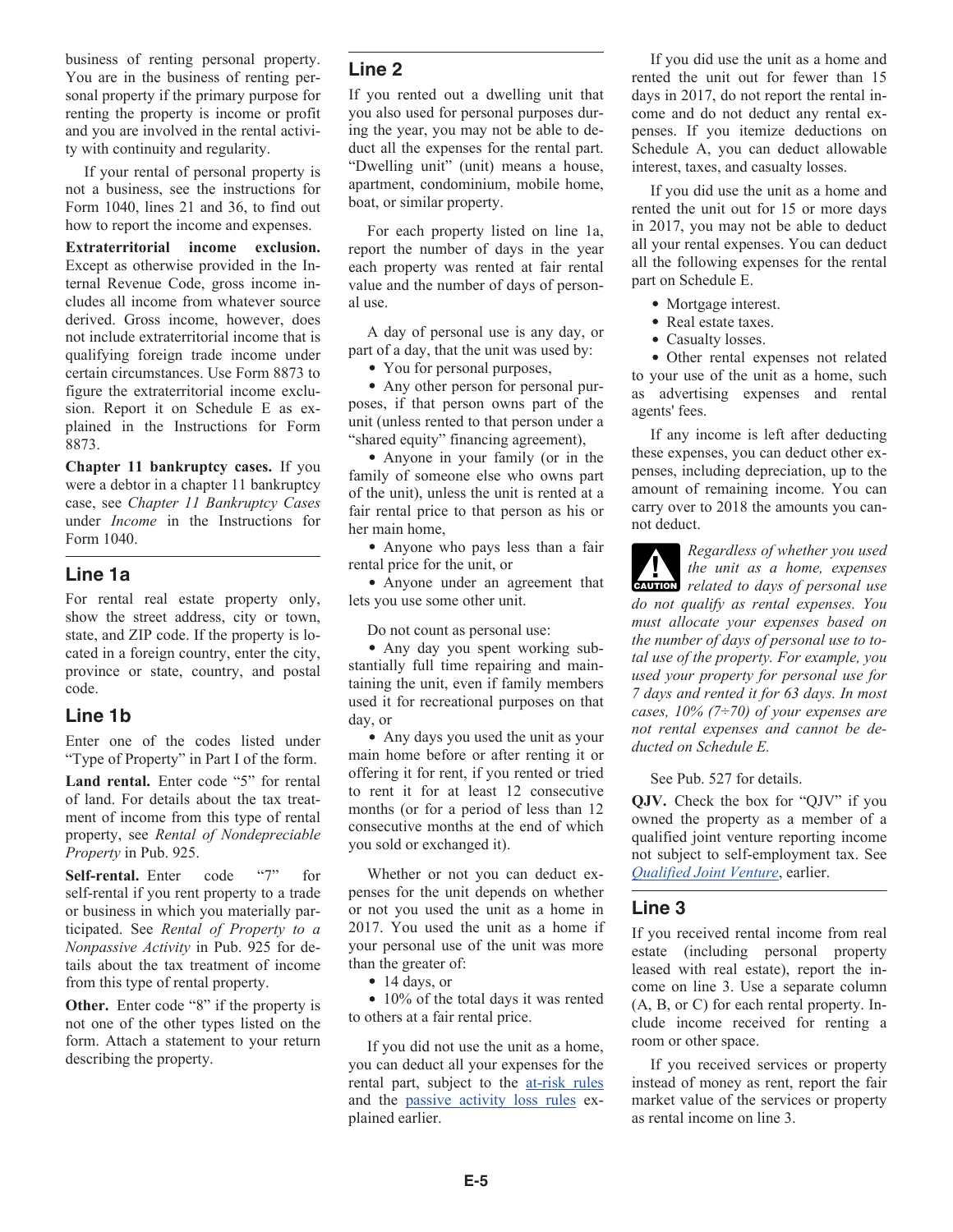<span id="page-5-0"></span>If you provided significant services to the renter, such as maid service, report the rental activity on Schedule C or C-EZ, not on Schedule E. Significant services do not include the furnishing of heat and light, cleaning of public areas, trash collection, or similar services.

If you were a real estate dealer, include only the rent received from real estate (including personal property leased with this real estate) you held for the primary purpose of renting to produce income. Do not use Schedule E to report income and expenses from rentals of real estate you held for sale to customers in the ordinary course of your business as a real estate dealer. Instead, use Schedule C or C-EZ for those rentals.

For more details on rental income, see Pub. 527.

**Rental income from farm production or crop shares.** Report farm rental income and expenses on Form 4835 if:

• You are an individual.

You received rental income based on crops or livestock produced by the tenant, and

• You did not materially participate in the management or operation of the farm.

#### **Line 4**

Report on line 4 royalties from oil, gas, or mineral properties (not including operating interests); copyrights; and patents. Use a separate column (A, B, or C) for each royalty property.

If you received \$10 or more in royalties during 2017, the payer should send you a Form 1099-MISC or similar statement by January 31, 2018, showing the amount you received. Report this amount on line 4.

If you are in business as a self-employed writer, inventor, artist, etc., report your royalty income and expenses on Schedule C or C-EZ.

You may be able to treat amounts received as "royalties" for the transfer of a patent or amounts received on the disposal of coal and iron ore as the sale of a capital asset. For details, see Pub. 544.

Enter on line 4 the gross amount of royalty income, even if state or local taxes were withheld from oil or gas payments you received. Include taxes withheld by the producer on line 16.

#### **General Instructions for Lines 5 Through 21**

Enter your rental and royalty expenses for each property in the appropriate column. You can deduct all ordinary and necessary expenses, such as taxes, interest, repairs, insurance, management fees, agents' commissions, and depreciation.

Do not deduct the value of your own labor or amounts paid for capital investments or capital improvements.

Enter your total expenses for mortgage interest (line 12), depreciation expenses and depletion (line 18), and total expenses (line 20) on lines 23c through 23e, respectively, even if you have only one property.

**Renting out part of your home.** If you rent out only part of your home or other property, deduct the part of your expenses that applies to the rented part.

**Credit or deduction for access expenditures.** You may be able to claim a tax credit for eligible expenditures paid or incurred in 2017 to provide access to your business for individuals with disabilities. See Form 8826 for details.

You can also elect to deduct up to \$15,000 of qualified costs paid or incurred in 2017 to remove architectural or transportation barriers to individuals with disabilities and the elderly.

You cannot take both the credit and the deduction for the same expenditures.

#### **Line 6**

You can deduct ordinary and necessary auto and travel expenses related to your rental activities, including 50% of meal expenses incurred while traveling away from home. In most cases, you can either deduct your actual expenses or take the standard mileage rate. You must use actual expenses if you used more than four vehicles simultaneously in your rental activities (as in fleet operations). You cannot use actual expenses for a leased vehicle if you previously used the standard mileage rate for that vehicle.

You can use the standard mileage rate for 2017 only if you:

Owned the vehicle and used the standard mileage rate for the first year you placed the vehicle in service, or

Leased the vehicle and are using the standard mileage rate for the entire lease period (except the period, if any, before 1998).

If you take the standard mileage rate, multiply the number of miles driven in connection with your rental activities by 53.5 cents a mile. Include this amount and your parking fees and tolls on line 6.

*You cannot deduct rental or lease payments, depreciation,*  **CAUTION** *or your actual auto expenses if you use the standard mileage rate.*

If you deduct actual auto expenses:

• Include on line 6 the rental activity portion of the cost of gasoline, oil, repairs, insurance, tires, license plates, etc., and

• Show auto rental or lease payments on line 19 and depreciation on line 18.

If you claim any auto expenses (actual or the standard mileage rate), you must complete Part V of Form 4562 and attach Form 4562 to your tax return.

See Pub. 527 and Pub. 463 for details.

#### **Line 10**

Include on line 10 fees for tax advice and the preparation of tax forms related to your rental real estate or royalty properties.

Do not deduct legal fees paid or incurred to defend or protect title to property, to recover property, or to develop or improve property. Instead, you must capitalize these fees and add them to the property's basis.

#### **Lines 12 and 13**

In most cases, to determine the interest expense allocable to your rental activities, you must have records to show how the proceeds of each debt were used. Specific tracing rules apply for allocating debt proceeds and repayment. See Pub. 535 for details.

If you have a mortgage on your rental property, enter on line 12 the amount of interest you paid for 2017 to banks or other financial institutions.

Do not deduct prepaid interest when you paid it. You can deduct it only in the year to which it is properly allocable.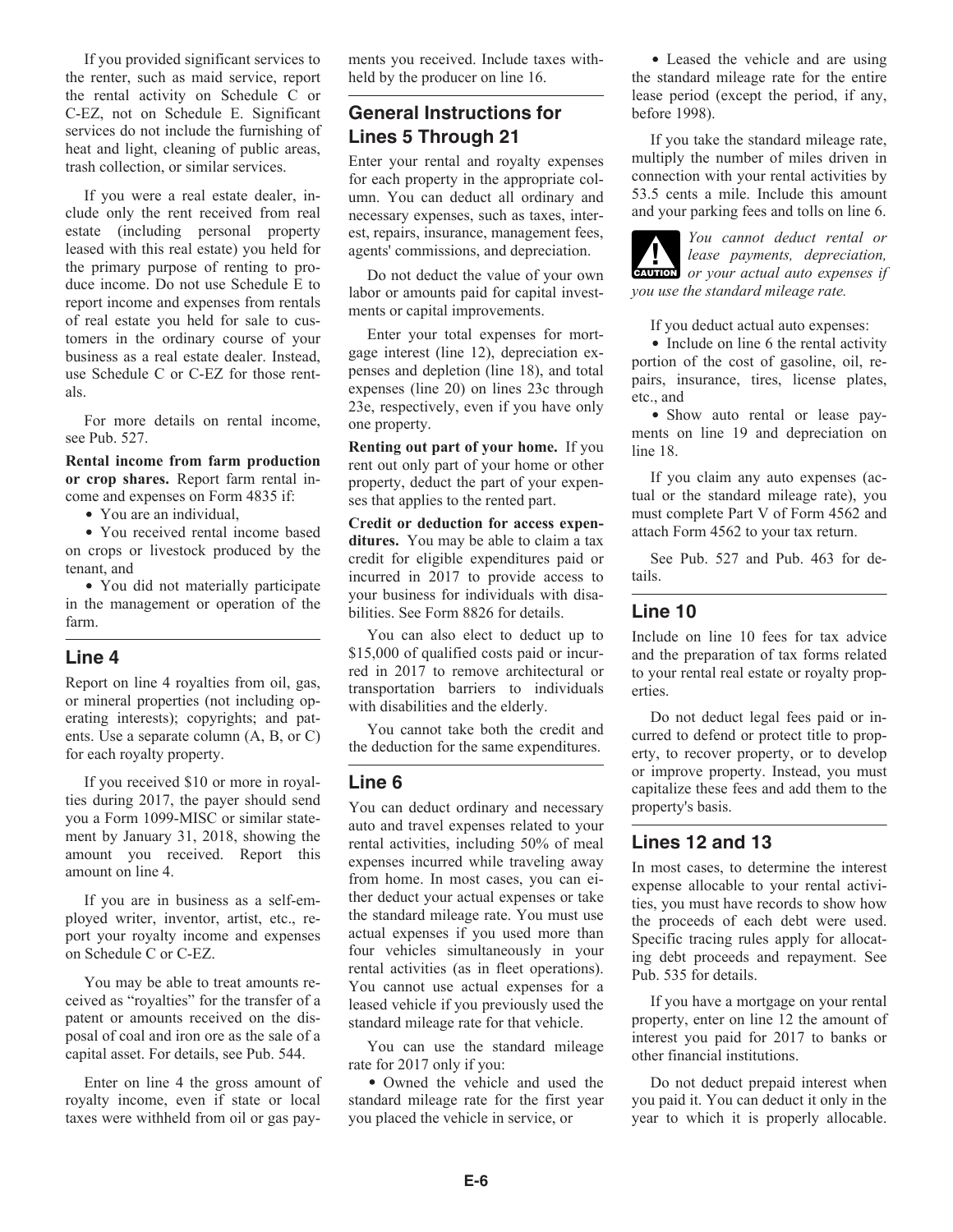Points, including loan origination fees, charged only for the use of money must be deducted over the life of the loan.

If you paid \$600 or more in interest on a mortgage during 2017, the recipient should send you a Form 1098 or similar statement by January 31, 2018, showing the total interest received from you.

If you paid more mortgage interest than is shown on your Form 1098 or similar statement, see Pub. 535 to find out if you can deduct part or all of the additional interest. If you can, enter the entire deductible amount on line 12. Attach a statement to your return explaining the difference. In the space to the left of line 12, enter "See attached."

**Note.** If the recipient was not a financial institution or you did not receive a Form 1098 from the recipient, report your deductible mortgage interest on line 13.

If you and at least one other person (other than your spouse if you file a joint return) were liable for and paid interest on the mortgage, and the other person received Form 1098, report your share of the deductible interest on line 13. Attach a statement to your return showing the name and address of the person who received Form 1098. On the dotted line next to line 13, enter "See attached."

#### **Line 14**

You can deduct the amounts paid for repairs and maintenance. However, you cannot deduct the cost of improvements. Repairs and maintenance costs are those costs that keep the property in an ordinarily efficient operating condition. Examples are fixing a broken lock or painting a room.

In contrast, improvements are amounts paid to better or restore your property or adapt it to a new or different use. Examples of improvements are adding substantial insulation or replacing an entire HVAC system. Amounts paid to improve your property generally must be capitalized and depreciated (that is, they cannot be deducted in full in the year they are paid or incurred). See *Line 18*, later.

#### **Line 17**

You can deduct the cost of ordinary and necessary telephone calls related to your rental activities or royalty income (for example, calls to the renter). However, the base rate (including taxes and other charges) for local telephone service for the first telephone line into your residence is a personal expense and is not deductible.

#### **Line 18**

Depreciation is the annual deduction you must take to recover the cost or other basis of business or investment property having a useful life substantially beyond the tax year. Land is not depreciable.

Depreciation starts when you first use the property in your business or for the production of income. It ends when you deduct all your depreciable cost or other basis or no longer use the property in your business or for the production of income.

See the Instructions for Form 4562 to figure the amount of depreciation to enter on line 18.

You must complete and attach Form 4562 only if you are claiming:

• Depreciation on property first placed in service during 2017,

Depreciation on listed property (defined in the Instructions for Form 4562), including a vehicle, regardless of the date it was placed in service, or

• A section 179 expense deduction or amortization of costs that began in 2017.

See Pub. 527 for more information on depreciation of residential rental property. See Pub. 946 for a more comprehensive guide to depreciation.

If you have an economic interest in mineral property, you may be able to take a deduction for depletion. Mineral property includes oil and gas wells, mines, and other natural deposits (including geothermal deposits). See Pub. 535 for details.

**Separating cost of land and buildings.**  If you buy buildings and your cost includes the cost of the land on which they stand, you must divide the cost between the land and the buildings to figure the basis for depreciation of the buildings. The part of the cost that you allocate to each asset is the ratio of the fair market value of that asset to the fair market value of the whole property at the time you buy it.

If you are not certain of the fair market values of the land and the buildings, you can divide the cost between them based on their assessed values for real estate tax purposes.

#### **Line 19**

Enter on line 19 any ordinary and necessary expenses not listed on lines 5 through 18.

#### **Line 21**

If you have amounts for which you are not at risk, use Form 6198 to determine the amount of your deductible loss. Enter that amount in the appropriate column of Schedule E, line 21. In the space to the left of line 21, enter "Form 6198." Attach Form 6198 to your return. For details on the at-risk rules, see *[At-Risk](#page-1-0) [Rules](#page-1-0)*, earlier.

#### **Line 22**

Do not complete line 22 if the amount on line 21 is from royalty properties.

If you have a rental real estate loss from a [passive activity](#page-2-0) (defined earlier), the amount of loss you can deduct may be limited by the passive activity loss rules. You may need to complete Form 8582 to figure the amount of loss, if any, to enter on line 22. See the Instructions for Form 8582 to determine if your loss is limited.

If your rental real estate loss is not from a passive activity or you meet the *[Exception for Certain Rental Real Es](#page-2-0)[tate Activities](#page-2-0)* (explained earlier), you do not have to complete Form 8582. Enter the loss from line 21 on line 22.

If you have an unallowed rental real estate loss from a prior year that after completing Form 8582 you can deduct this year, include that loss on line 22.

### **Parts II and III**

If you need more space in Part II or III to list your income or losses, attach a continuation sheet using the same format as shown in Part II or III. However, be sure to complete the "Totals" columns for lines 29a and 29b, or lines 34a and 34b, as appropriate. If you also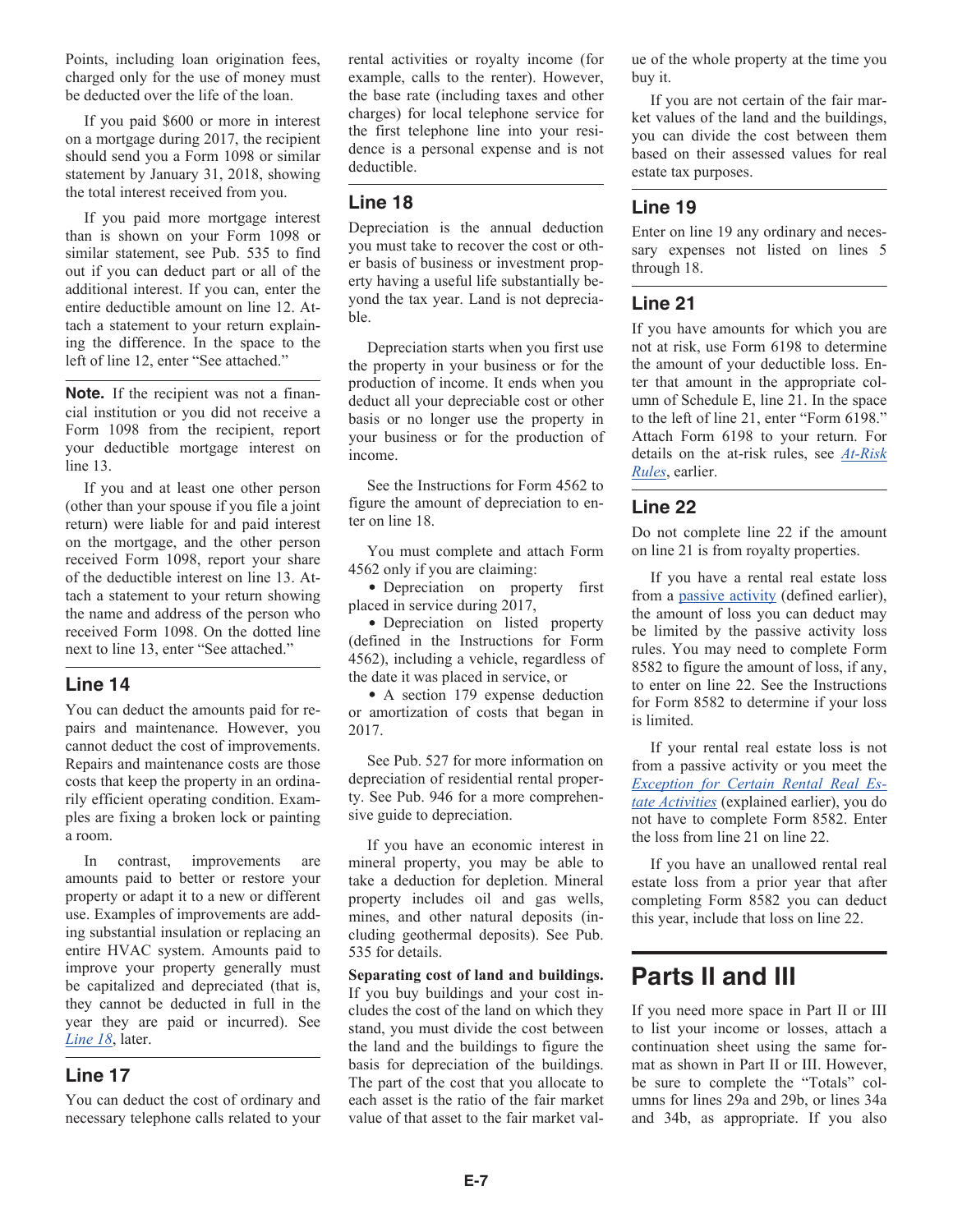<span id="page-7-0"></span>completed Part I on more than one Schedule E, use the same Schedule E on which you entered the combined totals in Part I.

**Tax preference items.** If you are a partner, a shareholder in an S corporation, or a beneficiary of an estate or trust, you must take into account your share of preferences and adjustments from these entities for the alternative minimum tax on Form 6251 or Schedule I (Form 1041).

### **Part II**

#### **Income or Loss From Partnerships and S Corporations**

If you are a member of a partnership or joint venture or a shareholder in an S corporation, use Part II to report your share of the partnership or S corporation income (even if not received) or loss.



*If you elected to be taxed as a qualified joint venture instead*  **of** a partnership, follow the re*porting rules under* [Qualified Joint Ven](#page-0-0)[ture](#page-0-0)*, earlier.*

You should receive a Schedule K-1 from the partnership or S corporation. You should also receive a copy of the Partner's or Shareholder's Instructions for Schedule K-1. Your copy of Schedule K-1 and its instructions will tell you where on your return to report your share of the items. If you did not receive these instructions with your Schedule K-1, see the instructions for Form 1040 or Form 1040NR for how to get tax forms, instructions, and publications. Do not attach Schedules K-1 to your return. Keep them for your records.

If you are treating items on your tax return differently from the way the partnership (other than an electing large partnership) or S corporation reported them on its return, you may have to file Form 8082. If you are a partner in an electing large partnership, you must report the items shown on Schedule K-1 (Form 1065-B) on your tax return the same way the partnership reported the items on Schedule K-1.

#### **Special Rules That Limit Losses**

If you report a loss from a partnership or S corporation, your loss may be reduced or not allowed this year. Apply the basis rules, excess farm loss rules, at-risk rules, and passive activity loss rules to your loss.

**Basis rules for partnerships.** Generally, you may not claim your share of a partnership loss (including a capital loss) to the extent that it is greater than the adjusted basis of your partnership interest at the end of the partnership's tax year. Any losses and deductions not allowed this year because of the basis limit can be carried forward indefinitely and deducted in a later year subject to the basis limit for that year. To figure the basis of your interest in a partnership, you can use the Worksheet for Adjusting the Basis of a Partner's Interest in the Partnership in the Partner's Instructions for Schedule K-1 (Form 1065). For more details on the basis rules for partnerships, see Pub. 541.

If you had a loss from a partnership that was not allowed last year because of the basis rules, but all or part is allowed this year, see *[Line 27](#page-9-0)*, later, for how to report it.

After applying the basis rules, your loss may be further reduced by the excess farm loss rules, at-risk rules, and passive activity loss rules.

**Basis rules for S corporations.** Generally, the deduction for your share of aggregate losses and deductions reported on Schedule K-1 (Form 1120S) is limited to the basis of your stock (determined with regard to distributions received during the tax year) and loans from you to the corporation. The basis of your stock is generally figured at the end of the corporation's tax year. Any losses and deductions not allowed this year because of the basis limit can be carried forward indefinitely and deducted in a later year subject to the basis limit for that year. To figure your aggregated stock basis, you generally can use the Worksheet for Figuring a Shareholder's Stock and Debt Basis in the Shareholder's Instructions for Schedule K-1 (Form 1120S). For more details on the basis rules for S corporations, see the Shareholder's Instructions for Schedule K-1 (Form 1120S).

If you are claiming a deduction for your share of an aggregate loss, attach to your return a computation of the adjusted basis of your corporate stock and of any debt the corporation owes you. For details, see the Shareholder's Instructions for Schedule K-1 (Form 1120S).

If you had a loss from an S corporation that was not allowed last year because of the basis rules, but all or part is allowed this year, see *[Line 27](#page-9-0)*, later, for how to report it.

After applying the basis rules, your loss may be further reduced by the excess farm loss rules, at-risk rules, and passive activity loss rules.

**Excess farm loss rules.** If you have an interest in a partnership or S corporation that is involved in a farming business, your losses may be limited if the partnership or S corporation accepted certain subsidies. You will be notified on the Schedule K-1 if the partnership or S corporation received one of these subsidies. Use [Worksheet 1](#page-11-0) on the last page of these instructions to determine if you have an excess farm loss for the current year. See the Instructions for Schedule F for more details on how to complete the worksheet.

*If you have other farming businesses requiring you to file*  **CAUTION** Schedule F or any Schedule C *activity of processing a farm commodity, use one of the worksheets in the Instructions for Schedule F instead of Worksheet 1 on the last page of these instructions.*

If you had a loss from the partnership or S corporation that was not allowed last year because of the excess farm loss rules, but all or part is allowed this year, see *[Line 27](#page-9-0)*, later, for how to report it.

After applying the excess farm loss rules, your loss may be further reduced by the at-risk rules and passive activity loss rules.

**At-risk rules.** If you have (a) a loss or other deduction from any activity carried on as a trade or business or for the production of income by the partnership or S corporation, and (b) amounts in the activity for which you are not at risk, your loss may be limited. For more information, see *[At-Risk Rules](#page-1-0)*, earlier.

If you are subject to the at-risk rules for any activity, check the box on the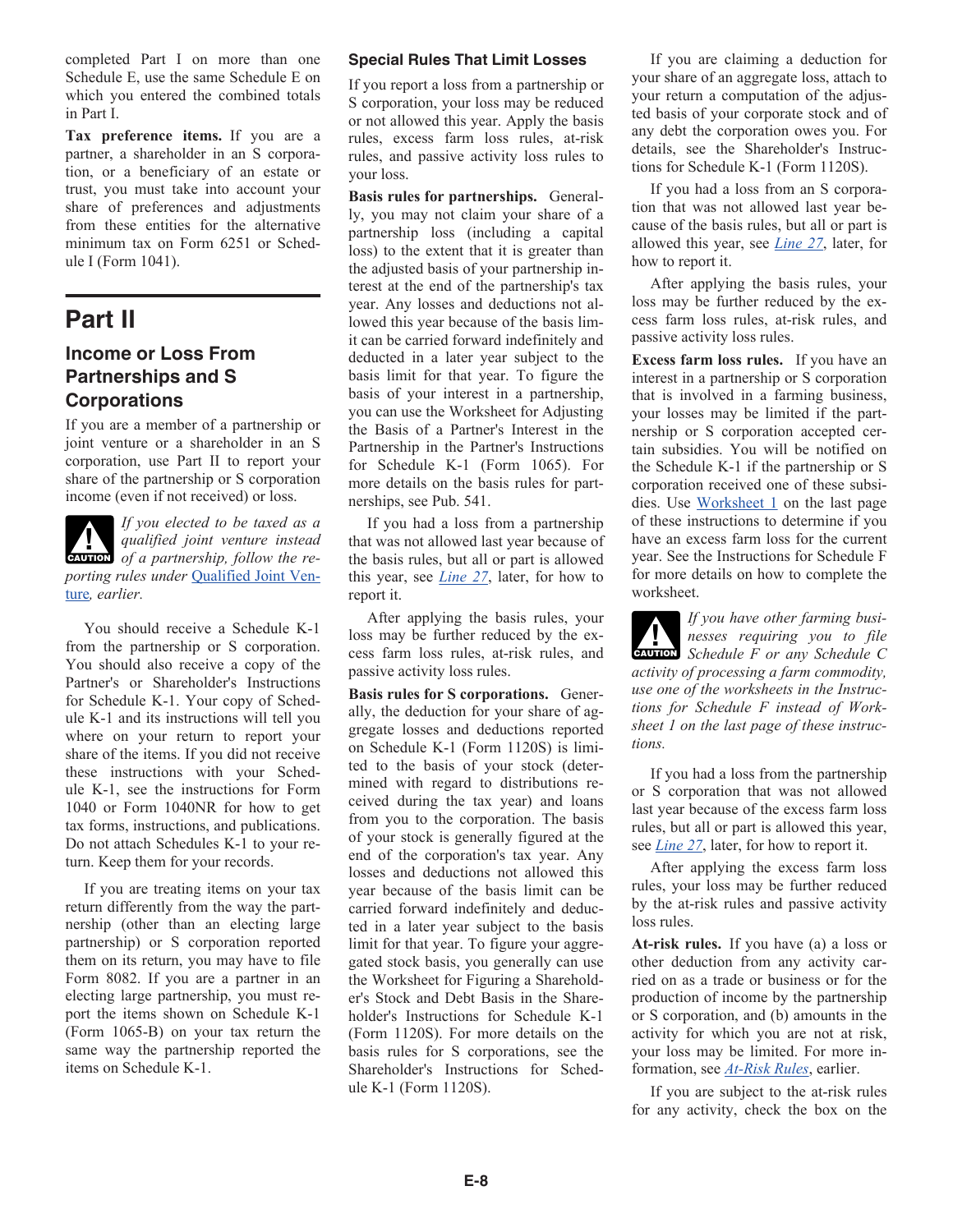<span id="page-8-0"></span>appropriate line in Part II, column (e) of Schedule E, and use Form 6198 to figure the amount of any deductible loss. If the activity is nonpassive, enter any deductible loss from Form 6198 on the appropriate line in Part II, column (h) of Schedule E.

If you had a loss from the partnership or S corporation that was not allowed last year because of the at-risk rules, but all or part is allowed this year, see *[Line 27](#page-9-0)*, later, for how to report it.

After applying the at-risk rules, your loss may be further reduced by the passive activity loss rules.

**Passive activity loss rules.** For more information about passive activity losses, see *[Passive Activity Loss Rules](#page-2-0)*, earlier.

If you have a passive activity loss, in most cases you need to complete Form 8582 to figure the amount of the allowable loss to enter in Part II, column (f), for that activity. But if you are a general partner or an S corporation shareholder reporting your share of a partnership or an S corporation loss from a rental real estate activity and you meet all of the conditions listed earlier under *[Exception](#page-2-0) [for Certain Rental Real Estate Activities](#page-2-0)*, you do not have to complete Form 8582. Instead, enter your allowable loss in Part II, column (f).

If you have passive activity income, complete Part II, column (g), for that activity. If you have nonpassive income or losses, complete Part II, columns (h) through (j), as appropriate.

If you had a loss from the partnership or S corporation that was not allowed last year because of the passive activity loss rules, but all or part is allowed this year, see *[Line 27](#page-9-0)*, later, for how to report it.

#### **Domestic Partnerships**

See the Schedule K-1 instructions before entering on your return other partnership items from a passive activity or income or loss from any publicly traded partnership.

You can deduct unreimbursed ordinary and necessary expenses you paid on behalf of the partnership if you were required to pay these expenses under the partnership agreement. See *[Line 27](#page-9-0)*, later, for how to report these expenses.

If you used loan proceeds to buy an interest in, or make a contribution to the capital of, a partnership (debt-financed acquisition), report your share of deductible partnership interest expense on either Schedule A or Schedule E, depending on the type of asset (or expenditure if the allocation is based on the tracing of loan proceeds) to which the interest expense is allocated. See *[Line 28](#page-9-0)* for more information about reporting these interest expenses.

If you claimed a credit for federal tax on gasoline or other fuels on your 2016 Form 1040 or Form 1040NR based on information received from the partnership, enter as income in column (g) or column (j), whichever applies, the amount of the credit claimed for 2016.

Part or all of your share of partnership income or loss from the operation of the business may be considered net earnings from self-employment that must be reported on Schedule SE. Enter the amount from Schedule K-1 (Form 1065), box 14, code A (or from Schedule K-1 (Form 1065-B), box 9 (code J1)), on Schedule SE, after you reduce this amount by any allowable expenses attributable to that income.

#### **Foreign Partnerships**

Follow the instructions below in addition to the instructions earlier for *Domestic Partnerships*.

If you are a U.S. person, you may have received Forms 1099-B, 1099-DIV, and 1099-INT reporting your share of certain partnership income, because payors of income to the foreign partnership in most cases are required to allocate and report payments of that income directly to each of the partners of the foreign partnership. If you received both Schedule K-1 and Form 1099 for the same type and source of partnership income, report only the income shown on Schedule K-1 in accordance with its instructions.

If you are not a U.S. person, you may have received Forms 1042-S reporting your share of certain partnership income, because payors of income to the foreign partnership in most cases are required to allocate and report payments of that income directly to each of the partners of the foreign partnership. If you received both Schedule K-1 and

Form 1042-S for the same type and source of partnership income, report the income on your return as follows.

• For all income effectively connected with the conduct of a trade or business in the United States, report only the income shown on Schedule K-1 in accordance with its instructions.

For all income **not** effectively connected with the conduct of a trade or business in the United States, report on page 4 of Form 1040NR only the income shown on Form 1042-S (if you are required to file Form 1040NR).

**Requirement to file Form 8865.** If you are a U.S. person, you may have to file Form 8865 if any of the following applies.

1. You controlled a foreign partnership (that is, you owned more than a 50% direct or indirect interest in the partnership).

2. You owned at least a 10% direct or indirect interest in a foreign partnership while U.S. persons controlled that partnership.

3. You had an acquisition, disposition, or change in proportional interest of a foreign partnership that:

a. Increased your direct interest to at least 10% or reduced your direct interest of at least 10% to less than 10%, or

b. Changed your direct interest by at least a 10% interest.

4. You contributed property to a foreign partnership in exchange for a partnership interest if:

a. Immediately after the contribution, you owned, directly or indirectly, at least a 10% interest in the partnership, or

b. The value of the property you contributed, when added to the value of any other property you or any related person contributed to the partnership during the 12-month period ending on the date of transfer, exceeds \$100,000.

Also, you may have to file Form 8865 to report certain dispositions by a foreign partnership of property you previously contributed to that partnership if you were a partner at the time of the disposition.

For more details, including penalties for failing to file Form 8865, see Form 8865 and its separate instructions.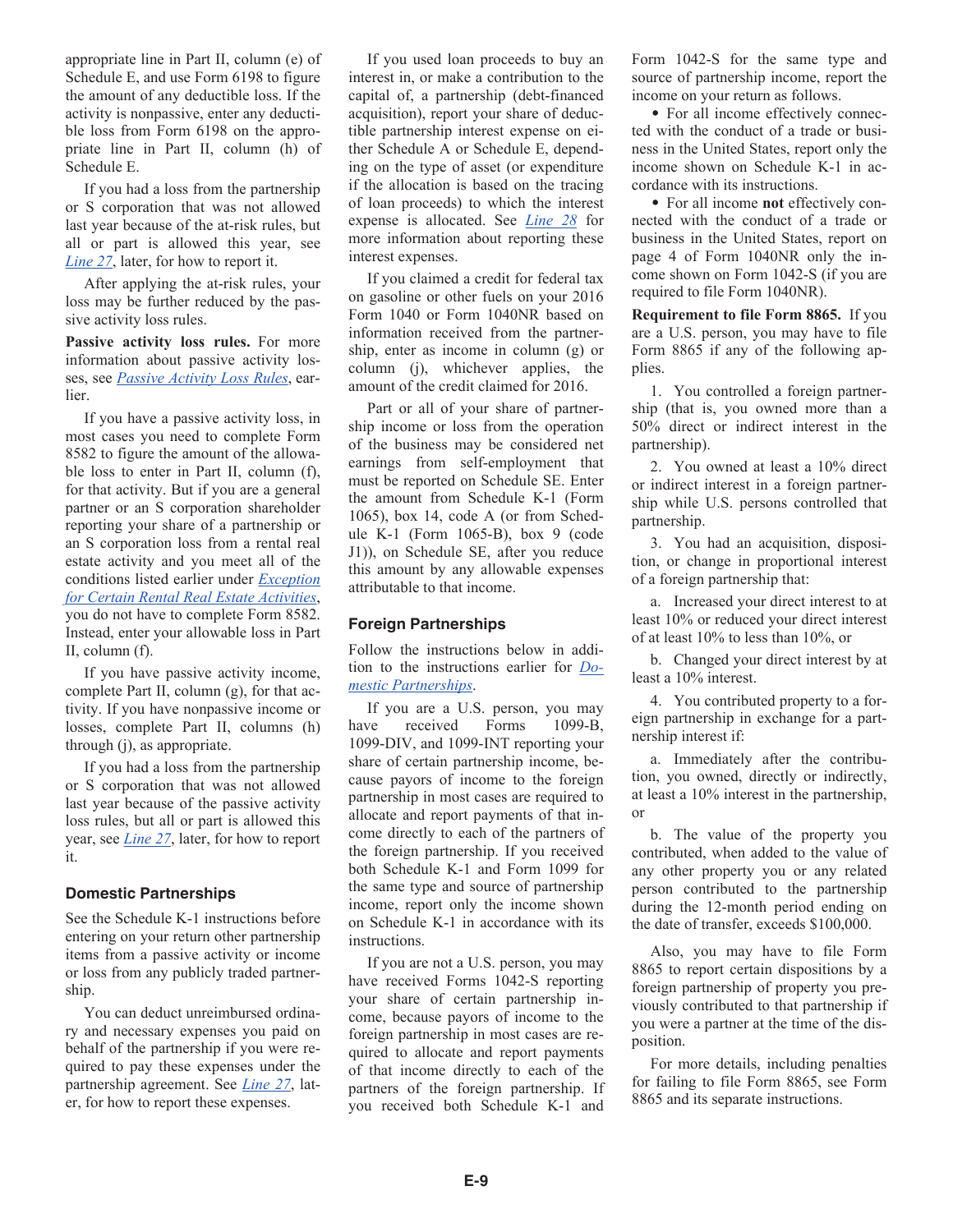#### <span id="page-9-0"></span>**S Corporations**

Distributions of prior year accumulated earnings and profits of S corporations are dividends and are reported on Form 1040, line 9a.

If you used loan proceeds to buy an interest in, or make a contribution to the capital of, an S corporation (debt-financed acquisition), report your share of deductible S corporation interest expense on either Schedule A or Schedule E, depending on the type of asset (or expenditure if the allocation is based on the tracing of loan proceeds) to which the interest expense is allocated. See *Line 28* for more information about reporting these interest expenses.

Your share of the net income of an S corporation is not subject to self-employment tax.

#### **Line 27**

If you answered "Yes" on line 27, follow the instructions below. If you do not follow these instructions, the IRS may send you a notice of additional tax due because the amounts reported by the partnership or S corporation on Schedule K-1 do not match the amounts you reported on your tax return.

#### **Losses Not Allowed in Prior Years Due to the Basis, Excess Farm Loss, or At-Risk Rules**

Enter your total prior year unallowed losses that are now deductible on a separate line in column (h) of line 28. Do not combine these losses with, or net them against, any current year amounts from the partnership or S corporation.

Enter "PYA" in column (a) of the same line.

#### **Prior Year Unallowed Losses From a Passive Activity Not Reported on Form 8582**

• Enter on a separate line in column (f) of line 28 your total prior year unallowed losses not reported on Form 8582. Such losses include prior year unallowed losses now deductible because you did not have an overall loss from all passive activities or you disposed of your entire interest in a passive activity in a fully taxable transaction. Do not combine these losses with, or net them against, any current year amounts from the partnership or S corporation.

• Enter "PYA" in column (a) of the same line.

#### **Unreimbursed Partnership Expenses**

You can deduct unreimbursed ordinary and necessary partnership expenses you paid on behalf of the partnership on Schedule E if you were required to pay these expenses under the partnership agreement (except amounts deductible only as itemized deductions, which you must enter on Schedule A).

Enter unreimbursed partnership expenses from nonpassive activities on a separate line in column (h) of line 28. Do not combine these expenses with, or net them against, any other amounts from the partnership.

• If the expenses are from a passive activity and you are not required to file Form 8582, enter the expenses related to a passive activity on a separate line in column (f) of line 28. Do not combine these expenses with, or net them against, any other amounts from the partnership.

• Enter "UPE" in column (a) of the same line.

#### **Line 28**

For nonpassive income or loss (and passive income or losses for which you are not filing Form 8582), enter in the applicable column of line 28 your current year ordinary income or loss from the partnership or S corporation. Report each related item required to be reported on Schedule E (including items of income or loss stated separately on Schedule K-1) in the applicable column of a separate line following the line on which you reported the current year ordinary income or loss. Also enter a description of the related item (for example, depletion) in column (a) of the same line.

If you are required to file Form 8582, see the Instructions for Form 8582 before completing Schedule E.

**Debt-financed acquisition.** A debt-financed acquisition is the use of loan proceeds to buy an interest in, or to make a contribution to the capital of, a partnership or S corporation. You must allocate the loan proceeds and the related interest expense among all the assets

of the entity. You can use any reasonable method.

For interest allocated to trade or business assets (or expenditures), report the interest on a separate line of your Schedule E, Part II. Put "business interest" and the name of the partnership or S corporation in column (a) and the amount in column (h).

For interest allocated to passive activity use, enter the interest on Form 8582 as a deduction from the passive activity of the partnership or S corporation. Show any deductible amount on a separate line on your Schedule E, Part II. Put "passive interest" and the name of the entity in column (a) and the amount in column (f).

For interest allocated to investment use, enter the interest on Form 4952. Carry any deductible amount allocated to royalties to a separate line of your Schedule E, Part II. Put "investment interest" and the name of the entity in column (a) and the amount in column (h). Carry the balance of the deductible amount to Schedule A, line 14.

Any interest allocated to proceeds used for personal purposes is generally not deductible.

For more information on allocating and reporting these interest expenses, see Notice 88-37 in Cumulative Bulletin 1988-1. Also see Notice 89-35 in Cumulative Bulletin 1989-1.

### **Part III**

#### **Income or Loss From Estates and Trusts**

If you are a beneficiary of an estate or trust, use Part III to report your part of the income (even if not received) or loss. You should receive a Schedule K-1 (Form 1041) from the fiduciary. Your copy of Schedule K-1 and its instructions will tell you where on your return to report the items from Schedule K-1. Do not attach Schedule K-1 to your return. Keep it for your records.

If you are treating items on your tax return differently from the way the estate or trust reported them on its return, you may have to file Form 8082.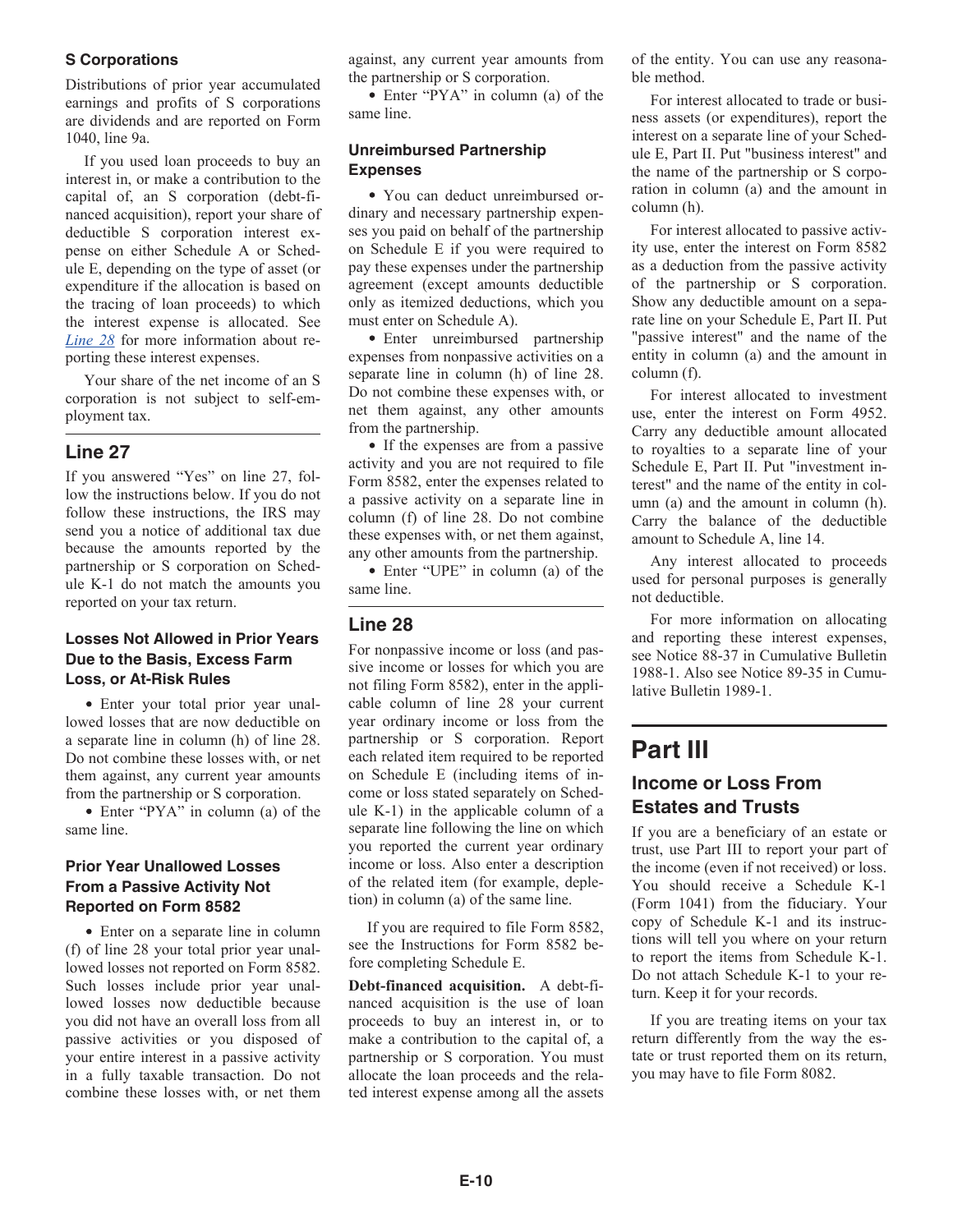If you have estimated taxes credited to you from a trust (Form 1041, Schedule K-1, box 13, code A), enter "ES payment claimed" and the amount on the dotted line next to line 37. Do not include this amount in the total on line 37. Instead, enter the amount on Form 1040, line 65, or Form 1040NR, line 63.

A U.S. person who transferred property to a foreign trust may have to report the income received by the trust as a result of the transferred property if, during 2017, the trust had a U.S. beneficiary. See section 679. An individual who received a distribution from, or who was the grantor of or transferor to, a foreign trust must also complete Part III of Schedule B (Form 1040A or 1040) and may have to file Form 3520. In addition, the owner of a foreign trust must ensure that the trust files an annual information return on Form 3520-A.

### **Part IV**

#### **Income or Loss From Real Estate Mortgage Investment Conduits (REMICs)**

If you are the holder of a residual interest in a REMIC, use Part IV to report your total share of the REMIC's taxable income or loss for each quarter included in your tax year. You should receive Schedule Q (Form 1066) and instructions from the REMIC for each quarter. Do not attach Schedule(s) Q to your return. Keep them for your records.

If you are treating REMIC items on your tax return differently from the way the REMIC reported them on its return, you may have to file Form 8082.

If you are the holder of a residual interest in more than one REMIC, attach a continuation sheet using the same format as in Part IV. Enter the combined totals of columns (d) and (e) on Schedule E, line 39. If you also completed Part I on more than one Schedule E, use the same Schedule E on which you entered the combined totals in Part I.

REMIC income or loss is not income or loss from a passive activity.

**Note.** If you are the holder of a regular interest in a REMIC, do not use Schedule E to report the income you received. Instead, report it on Form 1040, line 8a.

**Column (c).** Report the total of the amounts shown on Schedule(s) Q, line 2c. This is the smallest amount you are allowed to report as your taxable income (Form 1040, line 43). It is also the smallest amount you are allowed to report as your alternative minimum taxable income (AMTI) on Form 6251, line 28.

If the amount in column (c) is larger than your taxable income would otherwise be, enter the amount from column (c) on Form 1040, line 43, or Form 1040NR, line 41. Similarly, if the amount in column (c) is larger than your AMTI would otherwise be, enter the amount from column (c) on Form 6251, line 28. Enter "Sch Q" on the dotted line to the left of this amount on Form 1040, line 43 (or Form 1040NR, line 41), and Form 6251, line 28, if applicable.

**Note.** These rules also apply to estates and trusts that hold a residual interest in a REMIC. Be sure to make the appropriate entries on the comparable lines on Form 1041.

*Do not include the amount shown in column (c) in the total on Schedule E, line 39.*  $\frac{1}{\text{Cautron}}$ 

**Column (e).** Report the total of the amounts shown on Schedule(s) Q, line 3b. If you itemize your deductions, include this amount on Schedule A (Form 1040), line 23.

## **Part V Summary**

#### **Line 42**

You will not be charged a penalty for underpayment of estimated tax if:

1. Your gross farming or fishing income for 2016 or 2017 is at least two-thirds of your gross income, and

2. You file your 2017 tax return and pay the tax due by March 1, 2018.

**Paperwork Reduction Act Notice.** We ask for the information on this form to carry out the Internal Revenue laws of the United States. You are required to give us the information. We need it to ensure that you are complying with these laws and to allow us to figure and collect the right amount of tax.

You are not required to provide the information requested on a form that is subject to the Paperwork Reduction Act unless the form displays a valid OMB control number. Books or records relating to a form or its instructions must be retained as long as their contents may become material in the administration of any Internal Revenue law. Generally, tax returns and return information are confidential, as required by section 6103.

The time needed to complete and file this form will vary depending on individual circumstances. The estimated burden for individual taxpayers filing this form is included in the estimates shown in the instructions for their individual income tax return. The estimated burden for all other taxpayers who file this form is approved under OMB control number 1545-1972 and is shown next.

| Record keeping $\ldots$ $\ldots$ 3 hrs., 3 min. |  |
|-------------------------------------------------|--|
| Learning about the law or the                   |  |
| <b>form</b> 1 hr., 2 min.                       |  |
| <b>Preparing the form</b> 1 hr., 34 min.        |  |
| Copying, assembling, and                        |  |
| sending the form to the IRS 34 min.             |  |

If you have comments concerning the accuracy of these time estimates or suggestions for making this form simpler, we would be happy to hear from you. See the instructions for the tax return with which this form is filed.